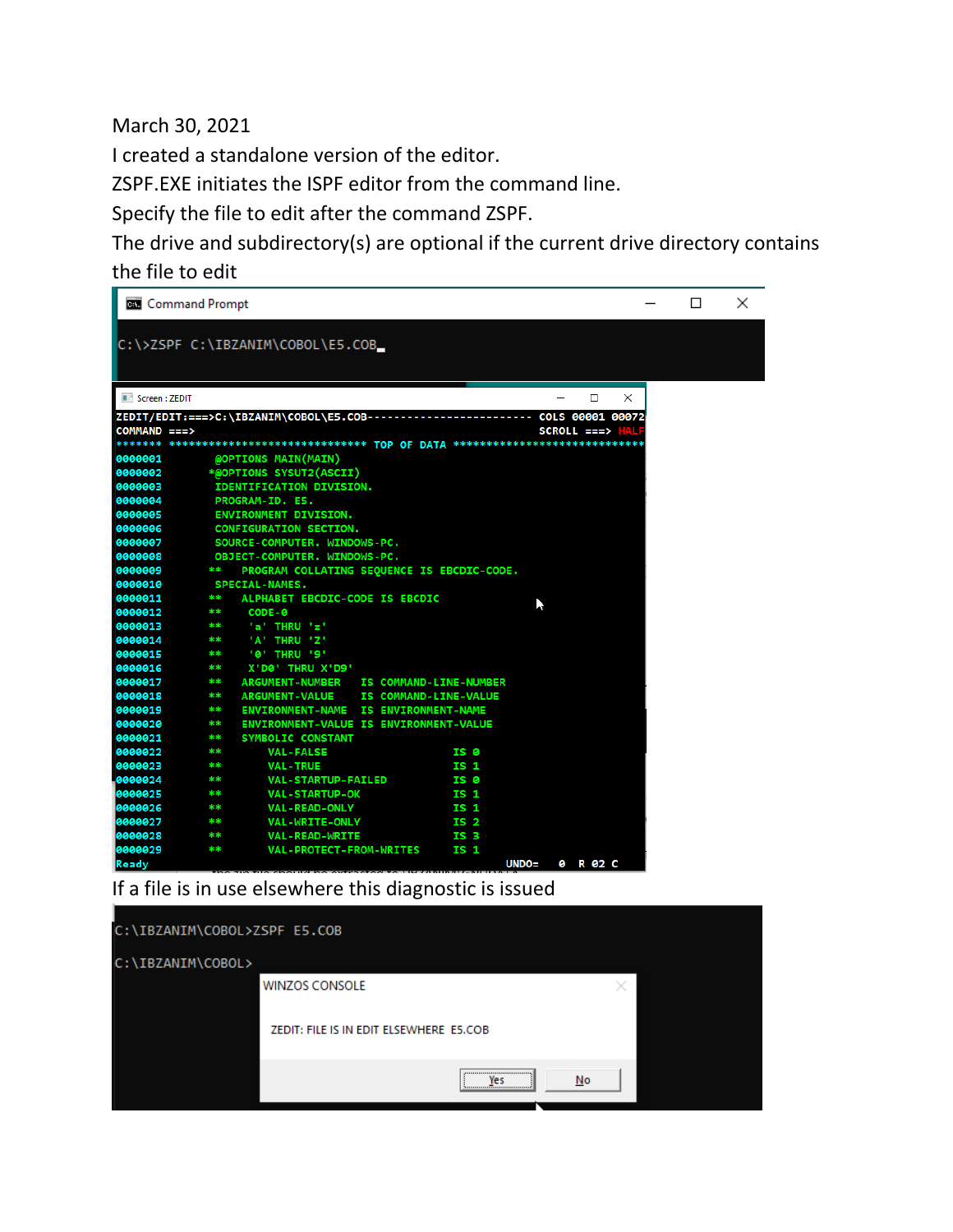ZSPF.EXE includes most of the IBM ISPF editing features.

ZSPF.EXE is primarily for use in editing COBOL source programs. ZSPF.EXE can also browse (only) other file types. Generally, Windows text files, that is; File types utilizing carriage return / line feed (CR/LF [X'0D0A']) to terminate a line.

Most of the IBM ISREDIT features are supported.

### **Function Keys:**

**F1**=Cut **F2**=Paste **F3**=End **F4**=Help **F5**=Find (also repeat Find) **F6**=Change (also repeat Find/Change) **F7**=PageUp **F8**=PageDn **F10**=Right  $F11=$  $F1$ **F12**=Retrieve edit command line "stack"

## **Command Line:**

**Can/Cancel**=Cancel the edit session discard any update(s) **Save**=Save (also resets Undo Queue) **Ret/Retain**=Copies the current state of the edit session to \IBZANIM\GNUDATA\member.S00 **Cut**=Copy line(s) to copy / paste queue **Paste/PAS**=Paste line(s) from copy / paste queue to source at "A" or "B" **Clear/CL**=Reset command line queue **Rec On**=Turn recovery on **Rec Off**=Turn recovery off (Rec saves file in edit) **SetUndo ON**=Turn On Undo **SetUndo Off**=Turn Undo off **UNDO**=Restore previous state **Unnum**=Unnumber Cobol(only) programs (spaces to Cols 1-6, Cols 73-80) **Caps On**=Fold to upper case

**Caps Off**=Permit lower case (default)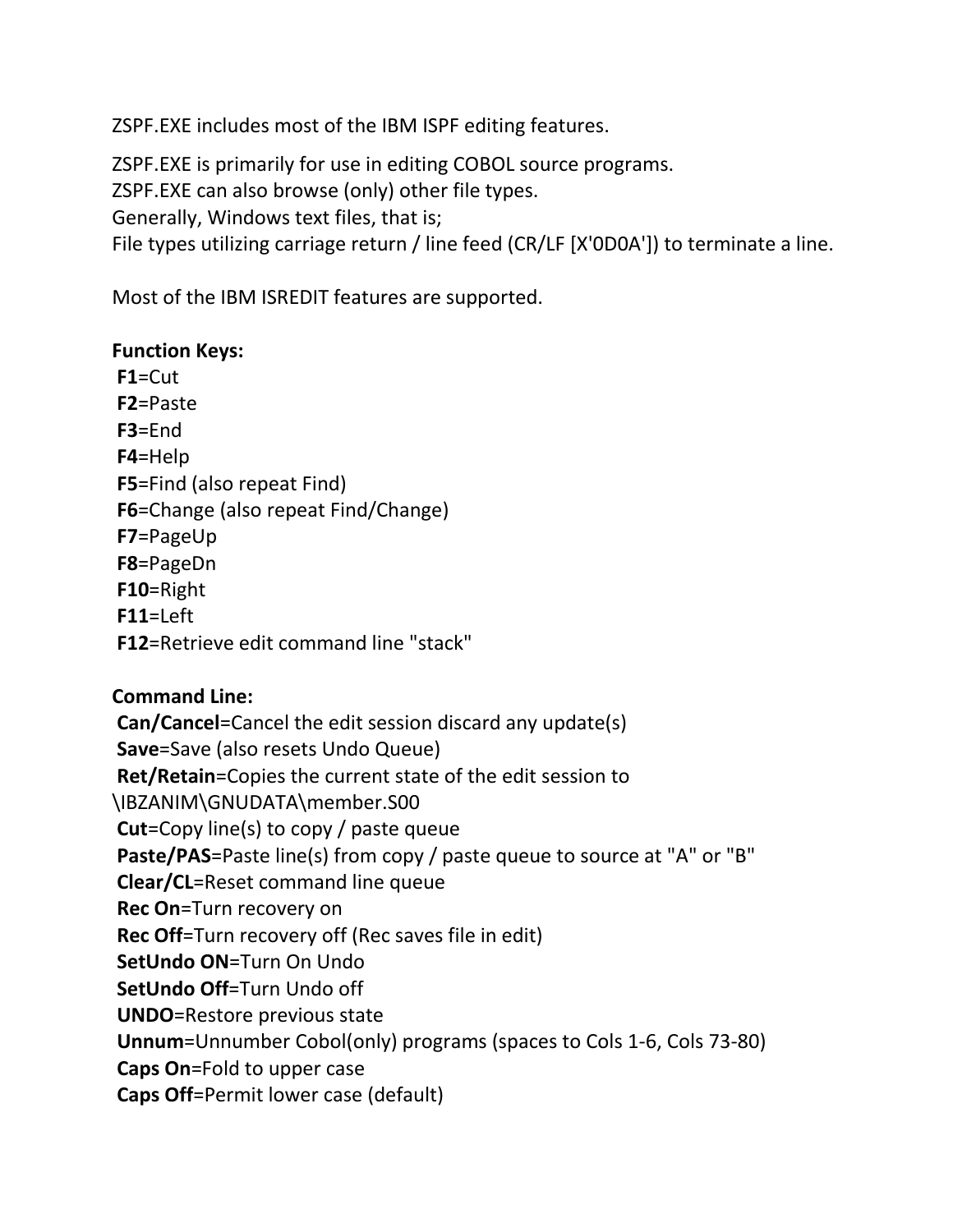**Res/Reset**=Reset line commands

**Reset All**=Reset line commands and remove any labels

**L**=Locate a line number

**F**=Find a value - text

Example: F "MOVE '1' TO" 12 NX ALL

Special find syntax below:

# **P'=' Any character**

- **P'^' Any non-blank character**
- **P'.' Any non-displayable character**
- **P'#' Any numeric character, 0-9**
- **P'-' Any non-numeric character**
- **P'@' Any alphabetic character, upper or lower case**
- **P'<' Any lowercase alphabetic character**
- **P'>' Any uppercase alphabetic character**
- **P'\$' Any special character**

**X**=Exit the edit session saving and update(s)

**C**=Change

Examples:

- **C** '01' '77'
- **C** EXAMINE INSPECT ALL
- $C'$  ' ' '\*' 7 ALL
- **C** ' ' '\*\*' 7 NX ALL

**Del**=Delete lines meeting a criteria

Del X ALL

Del NX ALL

**Create**=Create a file in the current Folder (also explicit folder. For instance \winedit\newfile.cbl)

**Copy**=Copy a file into the current directory / folder

**M / Max** = Page to top (F7) or bottom (F8) of the edit dataset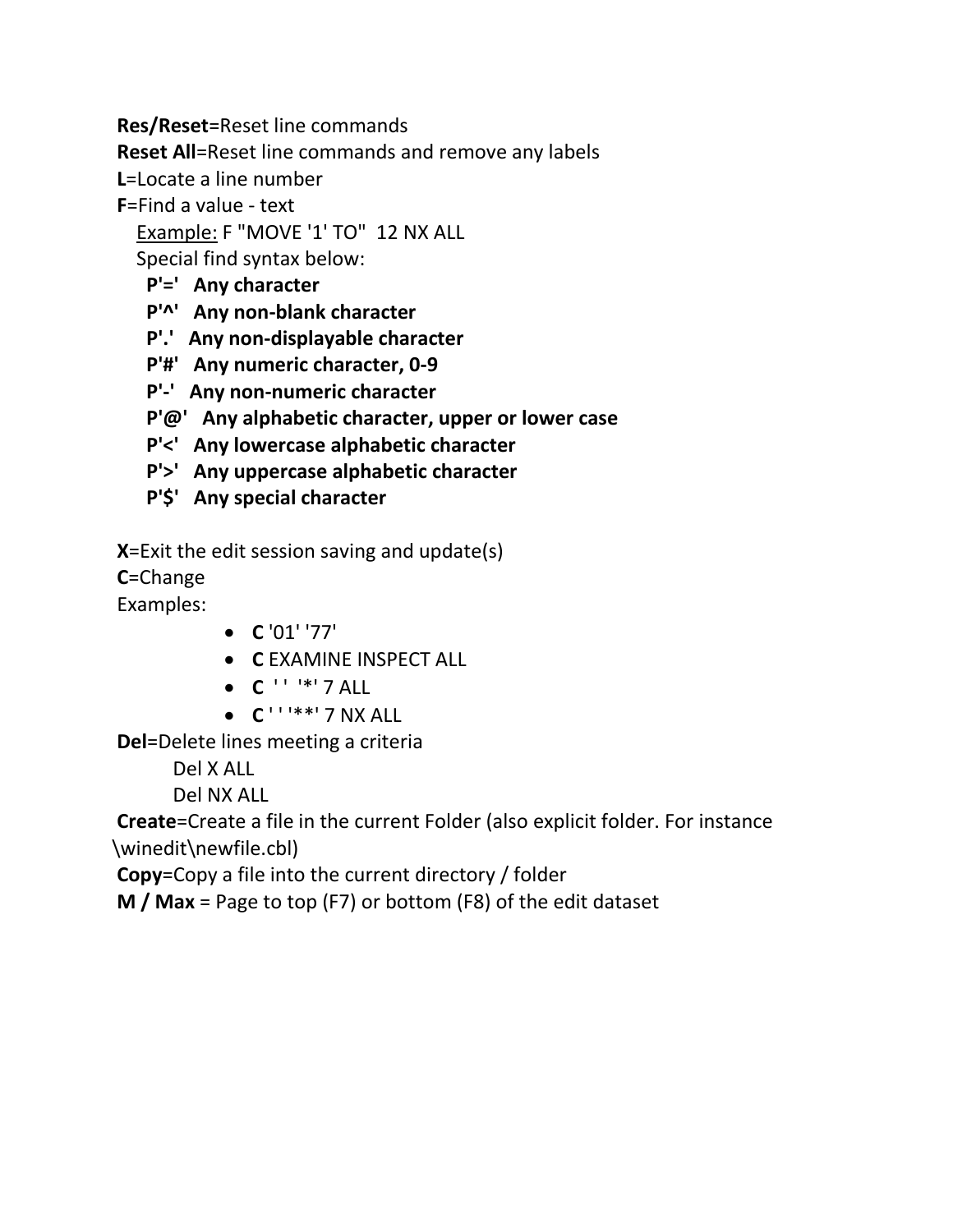### **Line Commands:**

**D**=Delete **I**=Insert (as in eye) **M**=Move **A**=After **B**=Before **R**=Repeat (also I(n) D(n) R(n) X(n) where: n is a number of lines **U**=Upper case (also UCC) **L**=Lower case (also LCC) **TS**=Text spilt at cursor position **X**=Exclude **S**=Show excluded lines **.A <--> .Z**=Label (for use with command line L .B) **O**=Over **)**=Shift Right also **)) (**=Shift Left also **(( H**=Hex display of this line (no editing, display only) **>**=Text shift right **<**=Text shift left \* Block Line Commands are also functional where appropriate - DD, CC, RR, MM, XX, etc. **\*** The edit command stack/queue persists from edit session to edit session.

\* Use edit command "Clear" to reset the edit stack / queue.

\* The GnuCOBOL command stack automatically includes an entry "Find Error 1" for use when viewing compile listings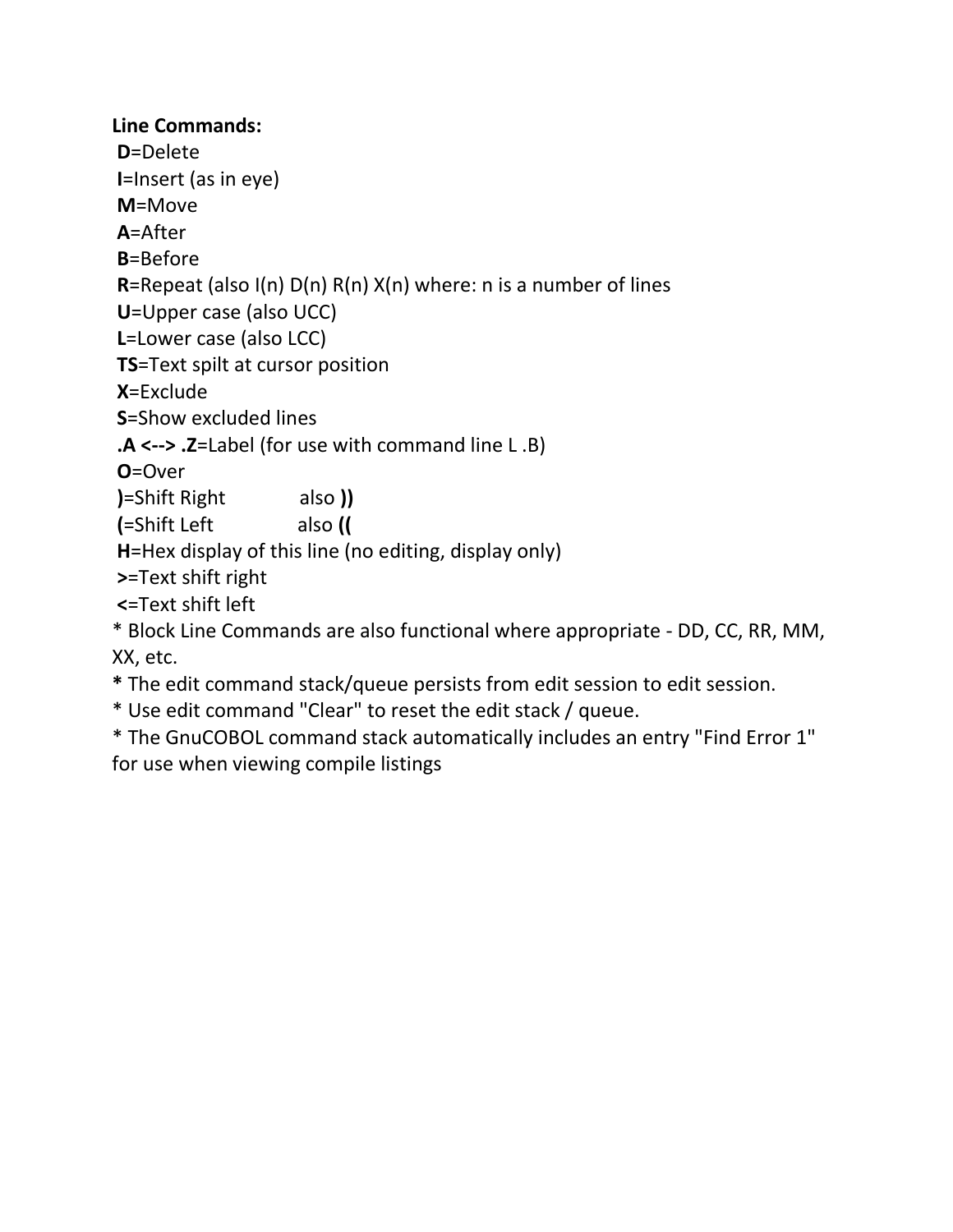#### **IBM 3270 terminal key mappings:**

**Enter** = Enter (transmit data) **F1 thru F2** = Transmit data with control code **Tab** = Next Line or to beginning of text if keyed from the sequence number **Shift + Tab** = Previous Line **End** = Move Cursor to end of line **Ctrl + End** = Erase to end of field (EOF) **Ctrl + Delete** = Erase to end of field (EOF) **Del** = Delete the character at the cursor **Left Arrow** = Move cursor one character to the left **Right Arrow** = Move cursor one character to the right **Up Arrow** = Move cursor up one line **Down Arrow** = Move the cursor down one line **Back** = Move the cursor to the left **Home** = Move cursor to Command Line **Esc =** Discard any keyed data – return to state prior to last action key **PgUp** = Move the cursor up "n lines" (the value contained in the SCROLL field) **PgDn** = Move the cursor down "n lines" (the value contained in the SCROLL field) **Ctrl** = Do nothing – it is not the 3270 Enter Key **Ins** = Insert a character to the left of the cursor (IBM 3270 behavior)

None of the 3270 key assignments can be modified. They are what they are as above  $\odot$